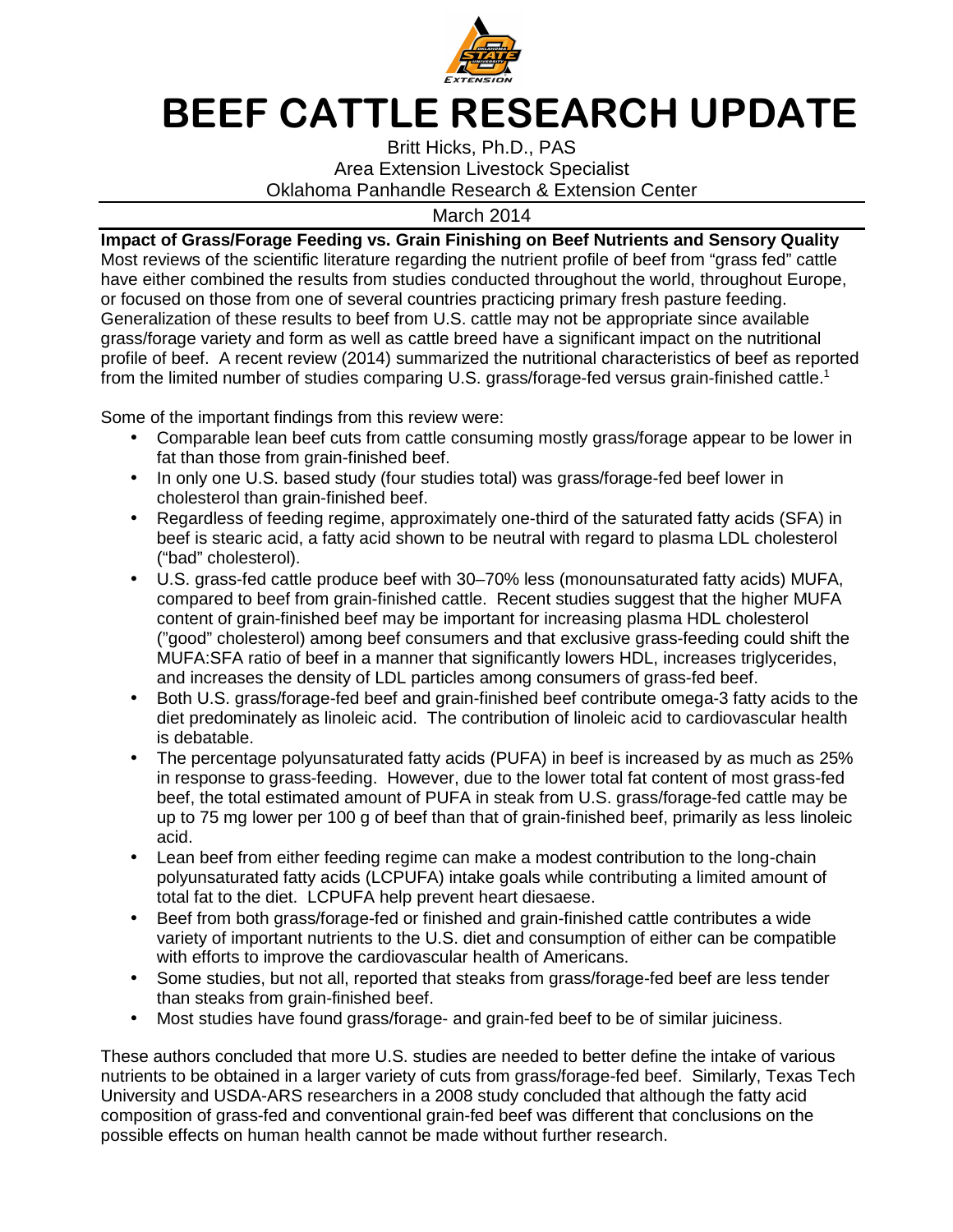**Effects of Body Condition and Late Gestation DDGS Supplementation on Cow Performance**  Many research trials have clearly shown that cow body condition score (BCS) at calving is among the most important factors affecting pregnancy rate. $2,3,4,5$  As a result, it is recommended that cows have a BCS of 5 to 6 prior to calving to maximize reproductive performance. Oregon State University research evaluated the influence of cow BCS and dried distillers grains with solubles (DDGS) supplementation during late gestation on cow and calf performance.<sup>6</sup> In this study, Angus x Hereford crossbred cows were nutritionally managed to enter late gestation with a BCS of approximately 4 or 6. Thereafter, the cows were managed in a single herd and supplemented or not supplemented during late gestation (approximately January thru March). All cows received 28 lb/day of low quality hay (6.4% crude protein) and supplemented cows received the equivalent of 2 lb/day of DDGS (fed three times weekly). The cows started calving in mid-March. Bulls were placed with the cows in June 1 and remained with the herd for 60 days. The calves were weaned at approximately 140 days of age. Approximately 45 days after weaning, the steer calves were placed in a commercial growing lot for 61 days and then finished in a commercial feedlot.

The effects of cow BCS and supplementation during late gestation on cow and calf performance are shown in Table 1. The initial weight of BCS 6 cows was 137 lb heavier than the BCS 4 cows with BCS of 5.7 and 4.3, respectively for BCS 6 and BCS 4 cows. At both calving and weaning, weights and BCS were greater for BCS 6 cows than BCS 4 cows. As would be expected, the supplemented cows weighed more at calving and tended to weigh more at weaning compared to un-supplemented cows. In addition, the supplemented cows had greater BCS at both calving and weaning than unsupplemented cows. The percentage of live calves at birth (100 vs. 90%) and at weaning (99 vs. 88%) was greater for BCS 6 cows than BCS 4 cows. Supplementation did not influence the proportion of live calves at calving or weaning. After the 60 day breeding season, the pregnancy rate for BCS 6 cows was greater than that of BCS 4 cows (92 vs. 79%). Supplementation had no effect on cow pregnancy rate.

Calf birth weight was greater for BCS 6 cows than BCS 4 cows (5 lb greater) and calf weaning weight tended to be greater for BCS 6 cows (13 lb greater). However, daily gains from birth to weaning did not differ between groups. Due to the greater number of live calves at weaning for the BCS 6 cows compared to the BCS 4 cows, the weight weaned per cow was 58 lb greater ( $P =$ 0.004) for BCS 6 cows. Calf birth weights, weaning weights and daily gains to weaning were increased by approximately 3 to 4% with supplementation of the dams during late gestation. Supplementation had no effect on weight weaned per cow.

| Item                    | BCS <sub>4</sub> | BCS <sub>6</sub> | P-value | No Supp | Supp | P-value |
|-------------------------|------------------|------------------|---------|---------|------|---------|
| Cow Data                |                  |                  |         |         |      |         |
| Initial weight, lb      | 1109             | 1246             | < 0.001 | 1180    | 1175 | 0.81    |
| Calving weight, Ib      | 1131             | 1222             | < 0.001 | 1138    | 1213 | 0.002   |
| Weight at weaning, lb   | 1142             | 1206             | < 0.001 | 1164    | 1184 | 0.16    |
| <b>Initial BCS</b>      | 4.4              | 5.7              | < 0.001 | 5.1     | 5.0  | 0.41    |
| Calving BCS             | 4.4              | 5.3              | < 0.001 | 4.8     | 5.0  | 0.005   |
| <b>Weaning BCS</b>      | 4.7              | 5.2              | < 0.001 | 4.9     | 5.0  | 0.08    |
| Live calf at birth, %   | 90.0             | 100              | 0.003   | 96.7    | 93.3 | 0.28    |
| Live calf at weaning, % | 88.3             | 99.2             | 0.01    | 95.8    | 91.7 | 0.28    |
| Pregnancy rate, %       | 79.3             | 91.6             | 0.05    | 85.2    | 85.6 | 0.94    |
| Calf Data               |                  |                  |         |         |      |         |
| Birth weight, lb        | 85.6             | 91.3             | 0.001   | 86.7    | 90.0 | 0.04    |
| Weaning weight, Ib      | 406              | 419              | 0.12    | 404     | 421  | 0.02    |
| ADG to weaning, lb      | 2.32             | 2.34             | 0.92    | 2.29    | 2.36 | 0.09    |
| Weight weaned/cow. Ib   | 357              | 415              | 0.004   | 386     | 386  | 0.98    |

Table 1. Cow and calf performance relating to cow BCS and supplementation during late gestation.

Adapted from Bohnert et al., 2013.